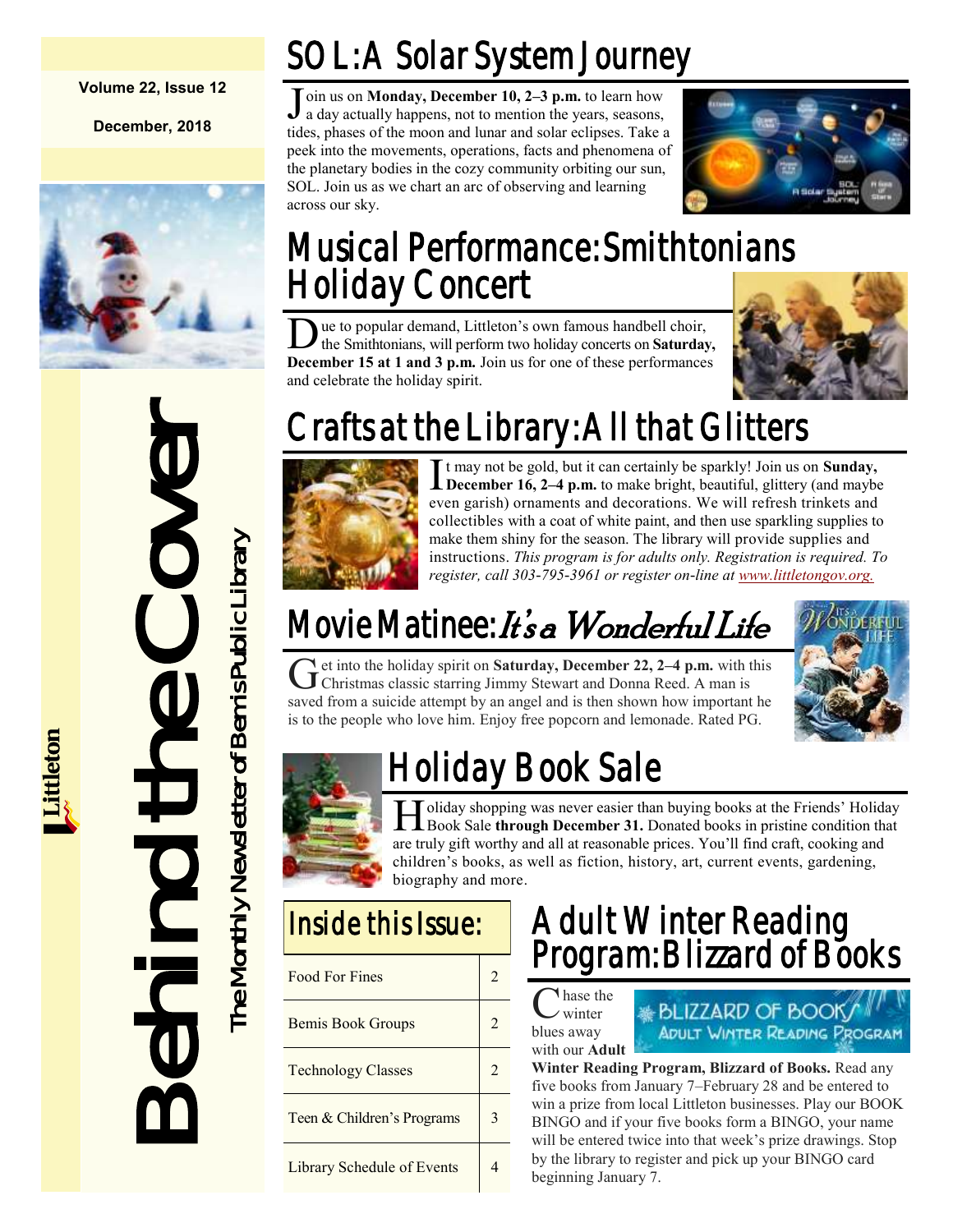# Food For Fines

D onate a non-perishable unexpired food item and have an overdue fine removed from your Bemis Library record through **December 31.** Offer does not apply to lost or damaged books. Food will benefit Integrated Family Community Services which helps people living in western Arapahoe County and northern Douglas County.



# Grab, Gab & Go Events

S top by the Aging Well Resource Center's Grab, Gab & Go Event on **Monday**, December 10, 1:30-2 p.m. The AWRC provides resources and referral infor-**December 10, 1:30–2 p.m.** The AWRC provides resources and referral information on a wide variety of aging subjects for seniors, caregivers, spouses or friends.

# Books & Beer: Brewing Up Great Discussions



E ach month this book group brews up great discussions at Saint Patrick's Brewing Company. Read our nonfic- $\Gamma$  ach month this book group brews up great discussions tion book selection and then join us to discuss it over a beverage. No meeting in December due to Christmas. Join us **Thursday, January 24** to discuss *It's All Relative: Adventures Up and Down the World's Family Tree* by A.J. Jacobs. The discussion starts at 6 p.m., but be sure to get there a little earlier to take advantage of the happy hour prices! Saint Patrick's Brewing Company is located at 2842 W. Bowles Ave, Littleton, CO 80120.

# Book Groups at Bemis

e have a variety of Book Groups that meet throughout the month. Choose a group that suits your interests and join us for some stimulating discussions.

**Senior Book Club**

**First Monday of each month at 2 p.m. Dec. 3:** *Mr. Penumbra's*

*24-Hour Bookstore* by Robin Sloan The Great Recession has shuffled Clay Jannon away from



life as a web-design drone and into the aisles of Mr. Penumbra's 24-Hour Bookstore. But after a few days on the job, Clay discovers that the store is more curious than either its name or owner might suggest. The customers are few, and they never seem to buy anything―instead, they "check out" obscure volumes from strange corners of the store. Suspicious, Clay engineers an analysis of the clientele's behavior, seeking help from his variously talented friends. But when they bring their findings to Mr. Penumbra, they discover the bookstore's secrets extend far beyond its walls.

#### **Jan. 7: Discussion and book selection for 2019**

**Feb. 4:** *Lilac Girls*

by Marth Hall Kelly The lives of three women are set on a collision course when the unthinkable happens and one of them is sent to Ravensbrück, the notorious



Nazi concentration camp for women. Their stories cross continents—from New York to Paris, Germany, and Poland—as the other two women strive to bring justice to those whom history has forgotten.

 **Monday Evening Book Group Third Monday of each month at 7 p.m. Dec. 17:** No book discussion in December

**Jan. 28\*:** *A Gentleman in Moscow* by Amor Towles

When, in 1922, he is deemed an unrepentant aristocrat by a Bolshevik tribunal, Count Alexander Rostov is sentenced to house arrest in the grand Metropol Hotel across the street

from the Kremlin. Rostov has never worked a day in his life and must now live in an attic room while some of the most tumultuous decades in Russian history are unfolding outside the hotel's doors. Unexpectedly, his reduced circumstances provide him a doorway into a much larger world of emotional discovery. *\* We will meet on the fourth Monday in January due to the MLK holiday.*

**Feb. 25\*:** *Heft* by Liz Moore Former academic Arthur Opp weighs 550 pounds and hasn't left his rambling Brooklyn home in a decade. Twenty miles away in Yonkers, seventeen-yearold Kel Keller navigates life as

the poor kid in a rich school and pins his hopes on what seems like a promising baseball career. The link between this unlikely pair is Kel's mother, Charlene, a former student of Arthur's, who breaks two decades of silence to ask Arthur to tutor Kel.

*\* We will meet on the fourth Monday in February due to President's Day.*



 $B_{\text{access computers on}}^{m}$ access computers on the lower level of the library, plus another seven located in the Children's Room for use by our patrons in fifth grade and



younger. Free Wi- Fi is available throughout the library.

We also offer free computer and Internet classes on a regular basis. To learn about or register for an upcoming class and/or group use of our computer lab, call the library at 303-795-3961. You also may register for classes online at the Library Main Calendar at [www.littletongov.org.](https://www.littletongov.org/city-services/city-departments/bemis-library/library-events-calendar/-curm-10/-cury-2018/-selcat-157)

**Classes are held from 9:30–11 a.m. unless otherwise noted.**

 **Mon., Dec. 3:Editing Photos with Fotor**

Fotor is a powerful, free photo editor that you can use online. In this class we'll learn how to upload our photos, use basic editing techniques, and how to add fun effects such as stickers and frames. *Registration required.* **Prerequisites:** Computer basics (familiarity with keyboard and mouse).

- **Mon., Dec. 10: Computer Basics** Gain a basic understanding of the different parts of a computer and how it works. We will practice opening and closing programs, using the mouse, and typing skills. *Registration required.* **Prerequisites:** None.
- **Mon., Dec. 17: Gmail Basics** Learn the ins and outs of this free email service from Google. We'll go over reading, sending, forwarding and replying to emails as well as attaching files and downloading attachments. *Registration required.*

**Prerequisites**: Computer basics (familiarity with keyboard and mouse) and Internet basics (knows how to navigate a web browser).

 **Wed., Dec. 12 & 19:One-on-One Tech Help**

**30-minute time slots from 1:30–3 p.m.** Sign up for a 30 minute individualized tech assistance appointment with a librarian. *Registration required.*

 **Open Computer Lab: 9:30–11 a.m.** *Every* **Thursday morning.** *No registration required.* Practice your computer skills and have a little one-on-one time with a computer class instructor. Bring your smartphone or tablet and receive individual help downloading ebooks and eaudiobooks to your device.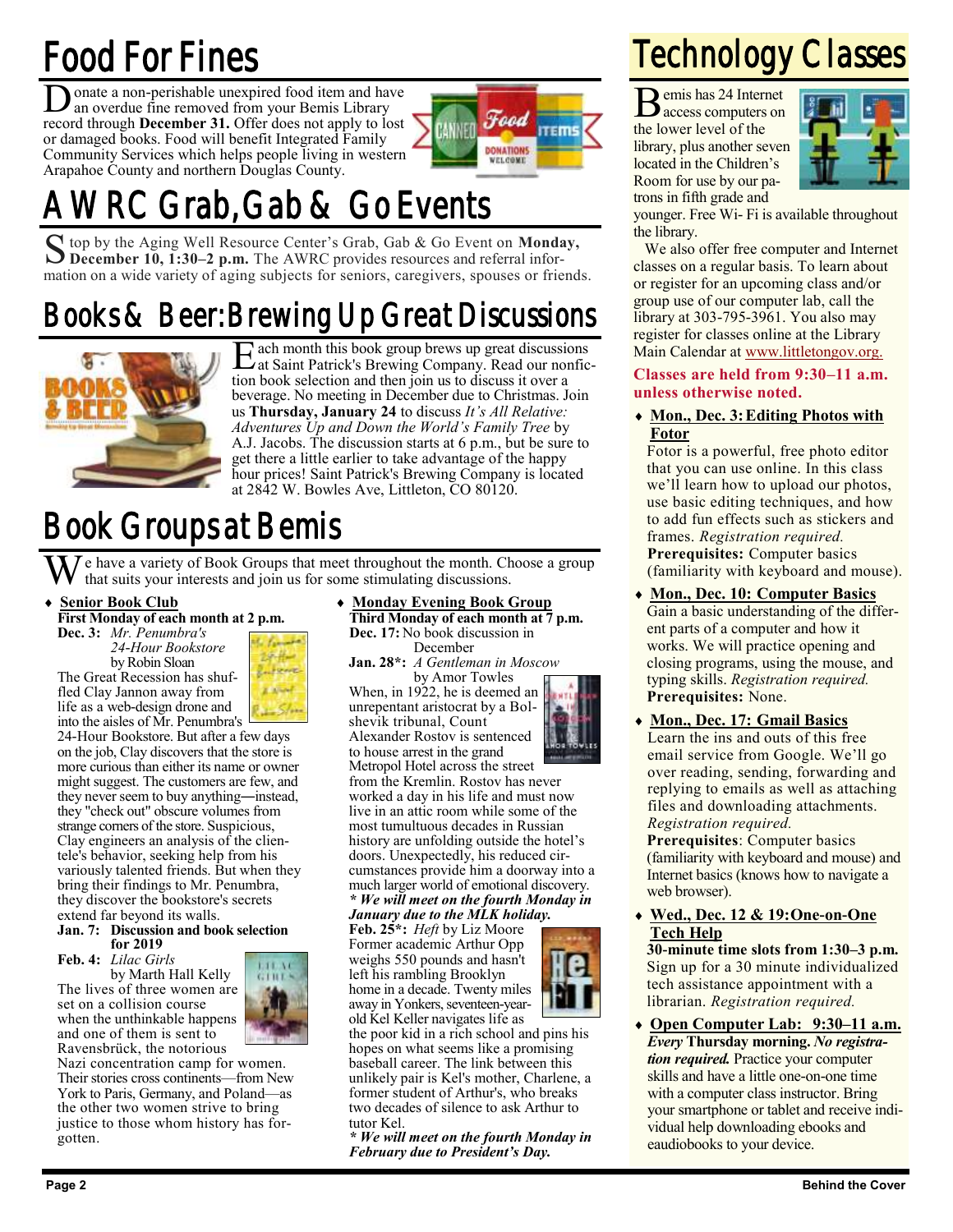

F or more information, call the at 303-795-3961 and ask for Teen Deck or send an email to or more information, call the library at 303-795-3961 and ask for the

[libem@littletongov.org.](mailto:libem@littletongov.org.)

 **Board Game Friday December 14, 4:45–7:30 p.m.** Play board games in the library after-hours! Snacks

and improv fun will be provided. *This is an after-hours event. Participants must arrange for a ride home at 7:30 p.m. No registration required.*

### **Teen Advisory Group (TAG) 4 th Thursday of every month @ 5 p.m.**

**Dec. 27: 5–7 p.m. Merry Cocoa-mas** Play games, enjoy

snacks, and help make your library a better place! In this special event, we'll enjoy hot

chocolate, a pile of fluffy blankets, and a holiday movie!

## Build a Gingerbread **House**



C reate a gingerbread house on **Satur-**<br> **day, December 1, 2–4 p.m.** and enter reate a gingerbread house on **Satur**it into a competition for a chance to win \$25! We'll provide the basic supplies, but feel free to bring along any extra building materials you'd like to use. The only rule is that all materials must be edible! We will be displaying your creations at the library through December 23<sup>rd</sup> for voting. The creation with the most votes wins. *This program is open to all ages—space is limited. Registration is required. To register, call the library at 303-795-3961.*

# Children's Programs





# Winter Reading Program



O ur special **Winter Reading Program Season's Readings runs through January 7** for independent readers in grades 1–5. Don't forget to pick up a reading log in the library and record the number of pages that you read on your own. Finishers will receive a free book to keep in addition to other surprises. Visit the Children's Room to find out more.

# The Polar Express

**D** on't miss our annual celebration with a reading of *The Polar* Express and a wintry ride on an imaginary train on **Saturday**, **December 8, 11 a.m. and 3 p.m.** A program for families with children on't miss our annual celebration with a reading of *The Polar Express* and a wintry ride on an imaginary train on **Saturday,**  ages 3 and up. Call 303-795-3961 to register for one of the times.



# op Hogs-Trick Pigs of the Wild West



F rom amazing tricks, to sports and impressions, this show on<br>Friday, December 28, 11 a.m. has it all. Mudslinger and<br>Digger perform exciting feats to music and the cues of animal trainer, rom amazing tricks, to sports and impressions, this show on **Friday, December 28, 11 a.m.** has it all. Mudslinger and John Vincent. An amazing, comedy-filled, action-packed trick pig act that is fun for families with children of all ages.

# "Noon" Year's Party

Get a jump on the countdown to 2019! Join us for<br>treats, dancing, door prizes, and the dropping of  $\pm$  et a jump on the countdown to 2019! Join us for the New Year's Eve ball…at noon on **Monday, December 31, 11 a.m.–1 p.m.** A hilarious performance by Bryce Jackman followed by a family dance party will be featured during this favorite celebration to mark the start of a new year. For families with children of all ages. *Reservations required. Come in or call 303-795-3961 beginning December 17 to reserve a spot.*



# Movie Matinee-Smallfoot

The legend of Bigfoot is turned upside down when a bright young Yeti<br>finds something he thought didn't exist—a human. Enjoy this story about he legend of Bigfoot is turned upside down when a bright young Yeti friendship, courage and the joy of discovery on **Wednesday, January 2, 3 p.m.** Snacks will be provided. For ages 3 and up. Children under the age of 8 must attend with an adult. Rated PG. Length: 109 minutes. *Reservations required. Come in or call 303-795-3961 beginning December 17 to reserve your spot.*



# ngoing Programs

### **Weekly Story Time Programs end on December 21 and resume on January 7.**

 **All Together Now Story Time: All Ages. Monday at 9:30 or 10:30 a.m. and Wednesday at 10:30 a.m. & 4 p.m.**

Thirty minutes of stories, songs and activities. For kids of all ages, but children under age 3 *must* attend with an adult.



- **Story Box: Ages infant-36 months. Tuesday at 9:30 & 10:30 a.m. and Wednesday, Thursday & Friday at 9:30 a.m.** Thirty minutes of stories and songs for children and a caring adult to introduce the joys of rhythm, rhyme and reading.
- **Preschool Story Time: Thursday at 11 a.m. Ages 3 and older.** Thirty minutes of stories, songs and activities with a *puppet show on December 6.*
- **Artful Story Time: Friday 11 a.m. Ages 3 and older.** Stories, music and art combine for 30 minutes of fun with a *puppet show December 7.*